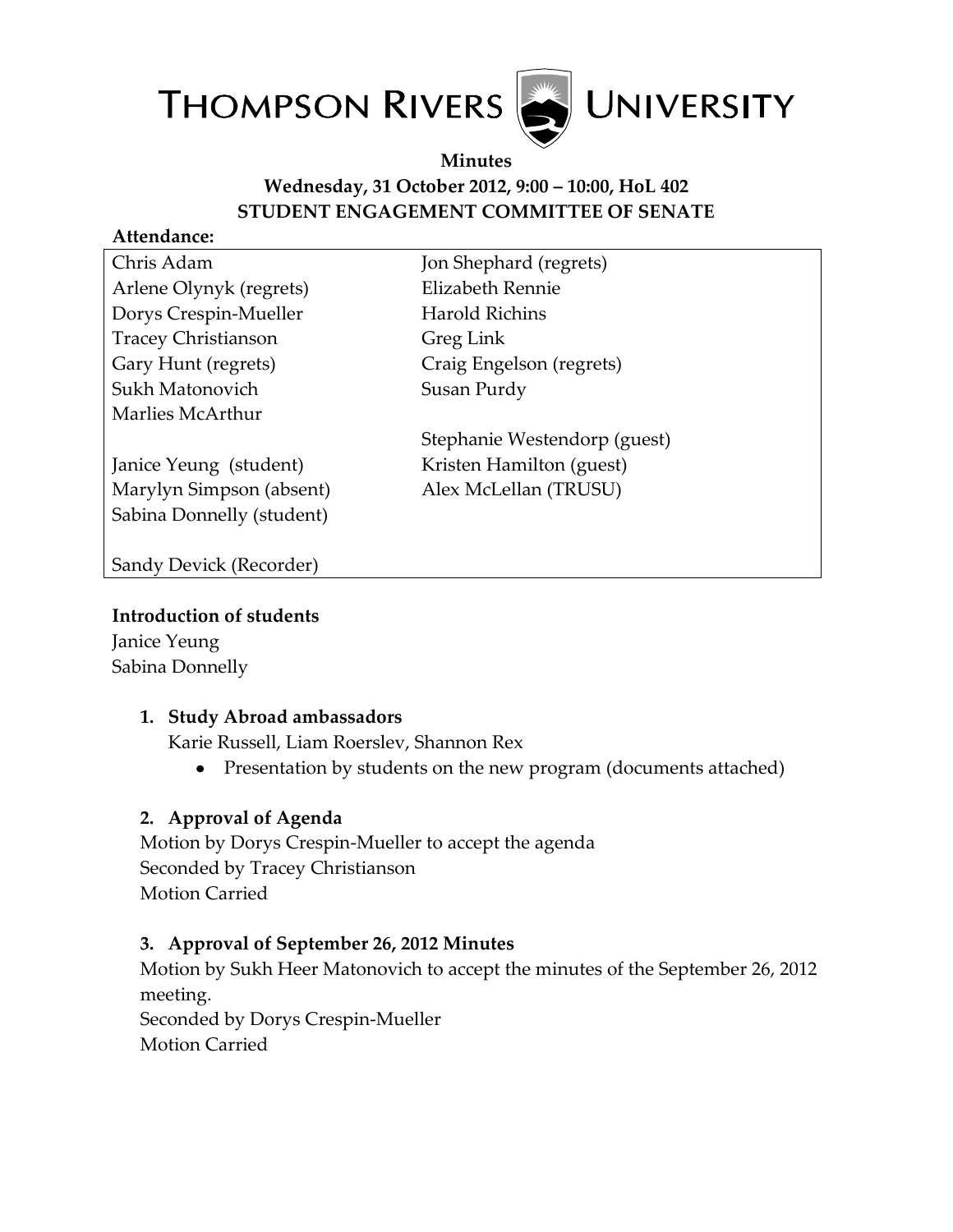## **4. Business Arising**

## **i. Status of Revised Terms of Reference and Membership – Chris Adam**

Revisions of membership and Terms of Reference were passed by the SESS committee and Chris will present these changes at the Steering Committee meeting on November 14, 2012

## **ii. Feedback report - new process –Chris Adam**

- The current form for faculty councils to report on student engagement activities for the year is not easy to fill out.
- A new process is required
- An open house hosted by the Centre for Student Engagement will be held to share best practices across divisions

# **5. New Business**

# **i. Canadian University Survey Consortium results (attached)**

- This is TRU's first year participating in this survey and there was a good response, but lower than the national average
- Highlights 93 % of students said TRU met or exceeded their expectations and would recommend TRU to their friends. The primary reason given was faculty.
- Student's responded that practicum, internships and studentfaculty interactions contributed most to the students' development.
- Student's responded that areas for improvement were student life on campus and teaching assistants.
- Student's responded that TRU is contributing least to skills in math, second language, spirituality, entrepreneurship.

# **ii. Canadian University Report results (attached)**

- Survey is conducted every spring and the results are published in Globe & Mail.
- 95% of respondents would recommend TRU to others
- TRU's grade for commitment to environmental sustainability has increased from a D to a B since 2006
- Students report that the best things about TRU include student interaction with faculty, small class sizes, small campus, safe campus
- TRU's grades have decreased for library hours, availability of journals and articles in the libraries
- **ACTION:** Reconstitute the sub committees on communication and feedback processes. Groups will meet before the next meeting on November 28 to report.